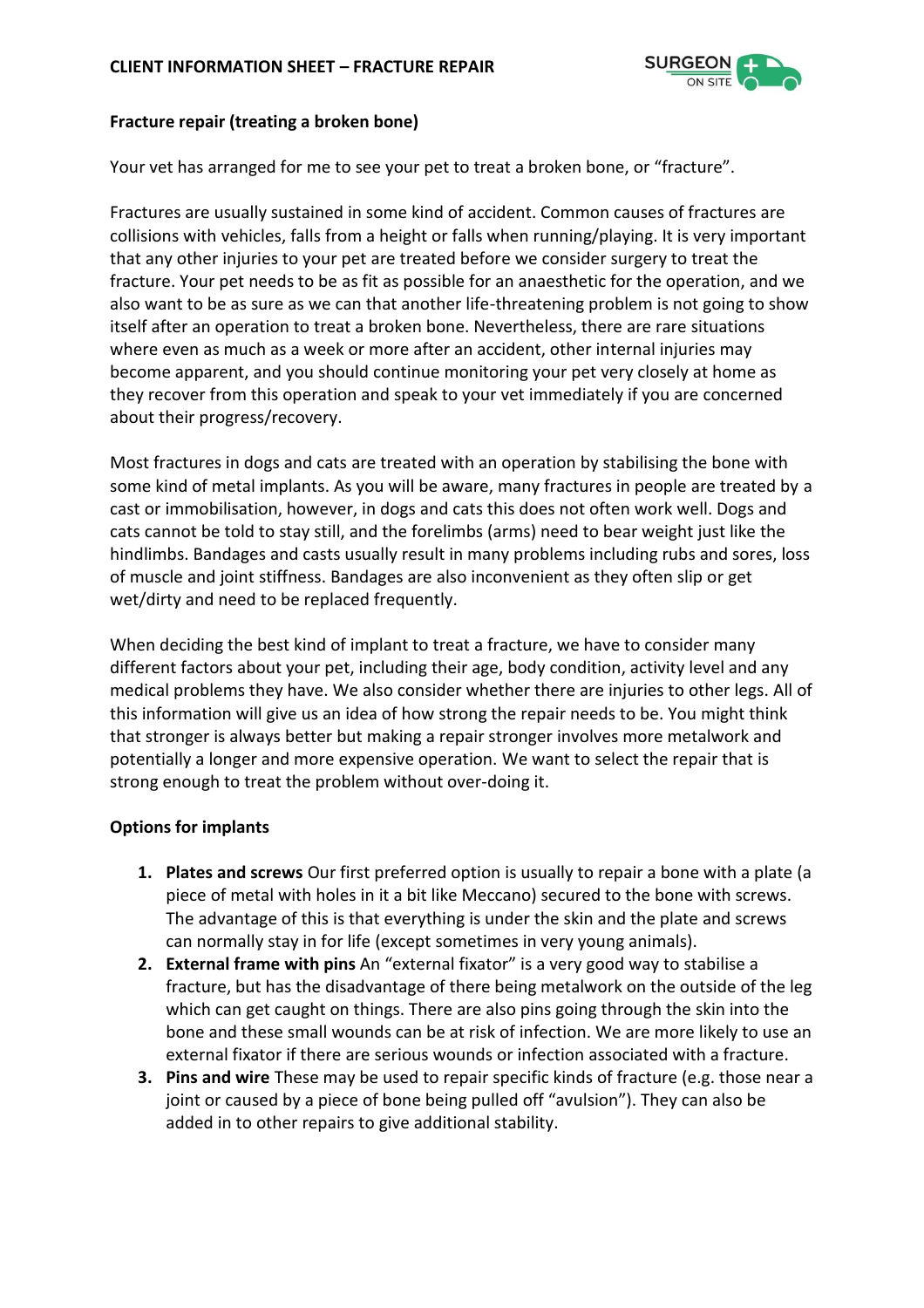

## **Fracture healing**

However strong the repair is, the metalwork will eventually loosen or fail if the bone doesn't heal. Failure of healing may occur because of damage to the blood supply to the bone, or because of ongoing instability at the fracture site which may be due to a problem with the implants or excessive activity/exercise during recovery. Failure of fracture healing (nonunion) may mean the need for further surgery.

Most fractures are well on the way to being healed in 6 weeks, although some more serious fractures may take 10-12 weeks. In young animals, healing may be complete in as little as 3- 4 weeks. We will nearly always recommend x-rays to check the progress of healing, and you should not increase your pet's activity until we have seen these x-rays and advised your practice how we feel healing is progressing.

# **The Operation**

Your practice will make arrangements with you to drop your pet off on the day of the surgery. Please don't give breakfast on the morning of the procedure. If they are receiving pain relief, they can have their pain relief the night before the operation, but if you normally give it in the morning then please don't give it on the day. Please let the nurse/vet admitting your pet know when they last had pain relief, and also if you will need a further supply of any medication. I will probably not meet you in person on the day of the procedure, but I will speak to you by phone if possible. If you have any questions based on the information in this sheet, then please feel free to ask me then.

Your pet will be mildly sedated to minimise stress, and then anaesthetised. We may need some further x-rays prior to surgery to make measurements. Your pet's leg will be prepared for surgery. The leg will be shaved widely to give us a large clean zone to minimise the risk of infection.

We start by carefully exposing the broken bone ("the approach") whilst trying to minimise damage to the soft tissues and preserve as much of the blood supply as possible. We then aim to "reduce" the fracture (bring the pieces back into position), and then apply the implants to stabilise it. Sometimes, if there are many small pieces of bone, we may simply aim to stabilise the top and bottom parts of the bone, ensuring that they are aligned whilst leaving the rest relatively undisturbed. The wound is then closed with stitches, and we will take some x-rays to evaluate the repair. Occasionally if we detect a problem, we may need to return to the operating theatre to adjust the position of the implants.

Your practice will arrange the post-operative care with you. Depending on your practice's arrangements for out-of-hours provision, it may be necessary for your pet to be transferred to another centre to continue their recovery.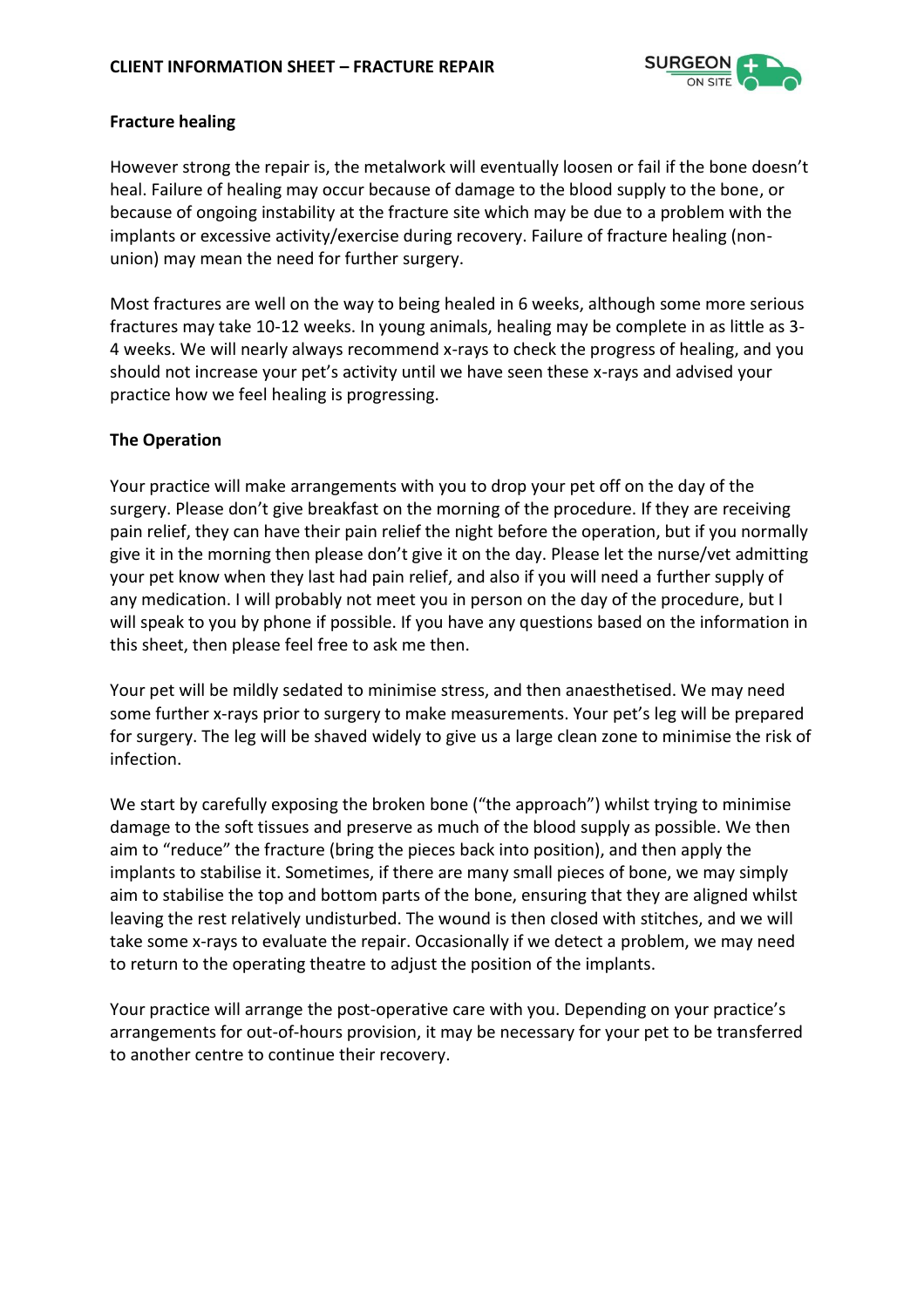

#### **EXERCISE & RECOVERY**

Before surgery, please obtain a crate or cage for your dog to be confined to. This should be about twice the size they need to lie down comfortably. It is sensible to familiarise your dog with the crate before surgery and you can help them feel settled inside by adding some of your worn clothing so the crate contains familiar smells. It is also beneficial to wash and clean all of their bedding that they will use so that this provides a cleaner environment for recovery after surgery.

Your dog will be strictly rested for the first 6 weeks after surgery, and it is very important that you enforce this at all times. They should be restricted within the cage when you are not with them or actively in control of them, and they should be kept on a short lead at all times when they are out of the cage. It is very important that they are not allowed to jump up on the furniture, play with other dogs, run around off the lead or go up/down any stairs.

A sling/towel under the abdomen can be used to aid mobility in the first few days after surgery, if required. This is more important for larger dogs or those who have problems with additional legs.

For the first 4 weeks after surgery your pet should only go out on a short lead for toileting to the garden 3-4 times per day for no more than 5-10 minutes. During weeks 5 & 6 after surgery they can start light exercise again and can be taken for two 10 minute walks a day always on a short lead. You should walk slowly to encourage them to use the leg as much as possible. Allowing too much exercise too soon during recovery is one of the most common causes of problems with the recovery from this surgery.

Physiotherapy is an excellent way to get the best possible recovery after orthopaedic surgery. We will provide some initial physiotherapy guidance after surgery, and your vet will be able to advise further on this, but I would also thoroughly recommend seeing a veterinary physiotherapist to help with rehabilitation.

It is important that your pet is not allowed to lick or interfere with their surgical wound until it has healed – please use a buster collar to prevent this if required. Licking, or handling, of the surgical area before the surgery wound is healed is the most likely way of introducing post-operative infection.

Your vet will arrange for your pet to have follow-up x-rays taken to assess healing of the surgery – this is normally performed about 6 weeks after the original procedure. We will assess these x-rays and provide further instructions at this time. In most instances, we hope for pets to be able to end crate restriction in the house after this time, although still being prevented from jumping/climbing/etc., and to be able to have their lead exercise gradually increased with the aim of being back at normal levels of lead exercise by 12 weeks after surgery.